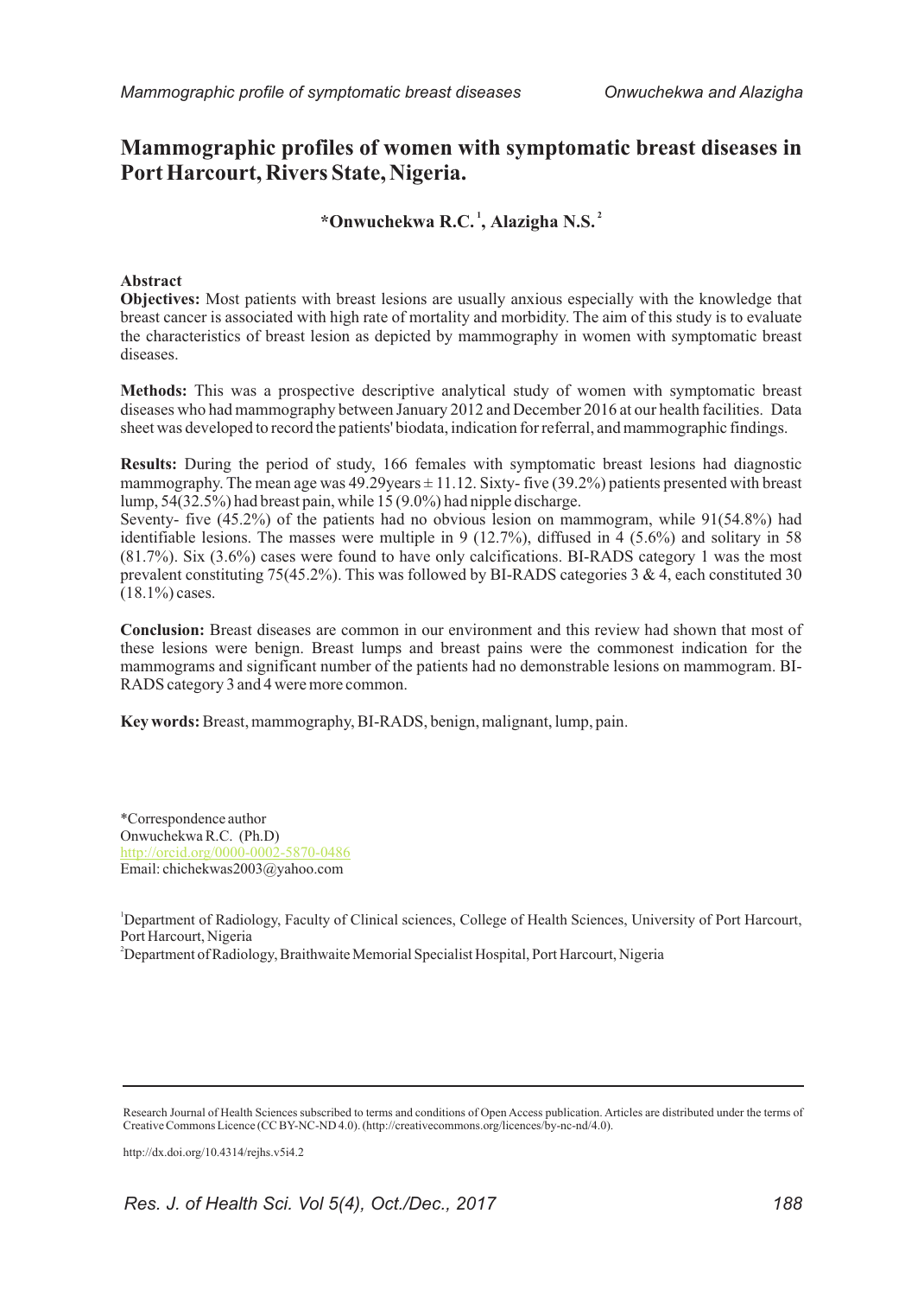## **Profils mammographiques de femmes présentant des maladies mammaires symptomatiques à Port Harcourt, État de Rivers, Nigéria.**

 **1 2 \*Onwuchekwa Regina C. , Alazigha Nengi S.**

### **Resume**

**Objectif:** La plupart des patients présentant des lésions mammaires sont généralement anxieux, sachant que le cancer du sein est associé à un taux élevé de mortalité et de morbidité. Le but de cette étude est d'évaluer les caractéristiques de la lésion mammaire telle que décrite par la mammographie chez les femmes présentant des maladies mammaires symptomatiques.

**Méthodes:** Il s'agissait d'une étude analytique descriptive prospective des femmes atteintes de maladies mammaires symptomatiques qui ont eu une mammographie entre janvier 2012 et décembre 2016 dans nos établissements de santé. Une fiche de données a été élaborée pour consigner les données biographiques des patients, les indications de référence et les résultats des mammographies.

**Résultats:** Au cours de la période d'étude, 166 femmes présentant des lésions mammaires symptomatiques ont eu une mammographie diagnostique. L'âge moyen était de 49,29 ans  $\pm$  11,12. Soixante-cinq (39,2%) patients présentaient une grosseur mammaire, 54 (32,5%) présentaient des douleurs mammaires, tandis que 15 (9,0%) présentaient un écoulement mamelonnaire. Soixante-quinze (45,2%) des patients n'avaient pas de lésion évidente à la mammographie, tandis que 91 (54,8%) avaient des lésions identifiables. Les masses étaient multiples chez 9 (12,7%), diffusées chez 4 (5,6%) et solitaires chez 58 (81,7%). Six (3,6%) cas ont été trouvés pour avoir seulement des calcifications. BI-RADS catégorie 1 était le plus répandu constituant 75 (45,2%). Cela a été suivi par BI-

**Conclusion:** Les maladies du sein sont courantes dans notre environnement et cette revue a montré que la plupart de ces lésions étaient bénignes. Les grosseurs de poitrine et les douleurs mammaires étaient les indications les plus courantes pour les mammographies et un nombre significatif de patientes n'avaient pas de lésions démontrables à la mammographie. BI-RADS catégories 3 et 4 étaient plus fréquents.

**Mots clés:** Sein, mammographie, BI-RADS, bénin, malin, forfaitaire, douloureux.

RADS catégories 3 et 4, chacun constituait 30 cas (18,1%).

\*Correspondence auteur Onwuchekwa R.C. (Ph.D) Email: chichekwas2003@yahoo.com http://orcid.org/0000-0002-5870-0486

<sup>1</sup>Department of Radiology, Faculty of Clinical sciences, College of Health Sciences, University of Port Harcourt, Port Harcourt, Nigeria

<sup>2</sup>Department of Radiology, Braithwaite Memorial Specialist Hospital, Port Harcourt, Nigeria

http://dx.doi.org/10.4314/rejhs.v5i4.2

Research Journal of Health Sciences subscribed to terms and conditions of Open Access publication. Articles are distributed under the terms of Creative Commons Licence (CC BY-NC-ND 4.0). (http://creativecommons.org/licences/by-nc-nd/4.0).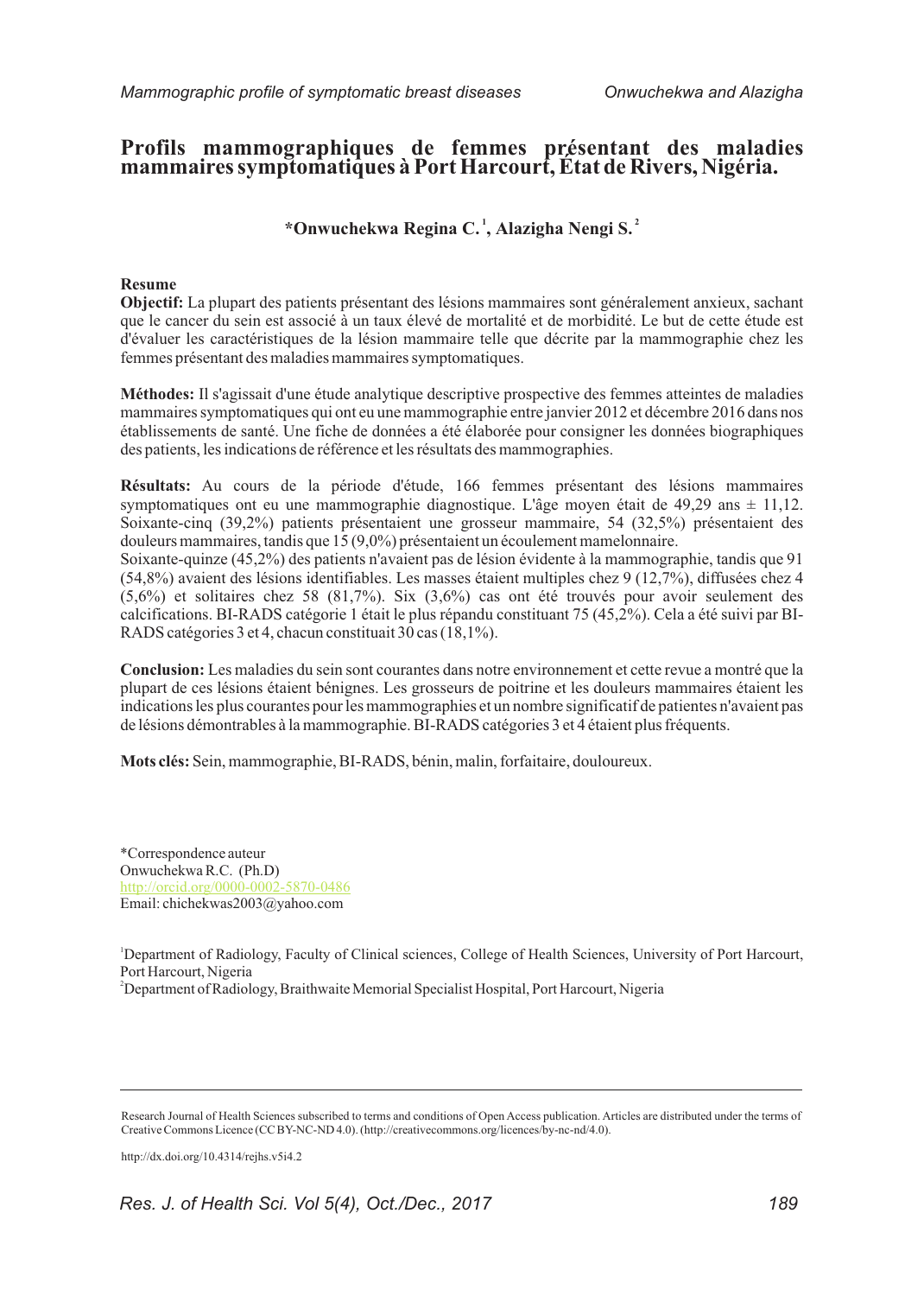## **INTRODUCTION**

Breast lesions are generally grouped into benign and malignant lesions of which the benign lesions are in the vast majority (1,2,3). Commonly breast diseases are usually seen as cancer because, cancer is the most dreaded ailing condition of the breast. The fear of being diagnosed with breast cancer may be an encouraging or discouraging factor for undergoing mammographic evaluations in some of the patients. Most patients with breast lesions are usually anxious especially with the knowledge that breast cancer is associated with high rate of mortality and morbidity. Imaging is useful in reassuring the patient of a greater likelihood of the lesion being a benign condition than cancerous (4,5).

In Nigeria, as in most developing countries of the sub - Saharan region, breast lesions are evaluated with mammography, ultrasonography or both. However, in the developed countries Magnetic Resonance Imaging (MRI) of the breast which is by far more sensitive (1), is utilized for both screening and diagnostic evaluation of the breast.

The advantages of mammography include its ability to depict subtle breast calcifications especially the micro-calcifications that may be associated with intra-ductal malignancy. It demonstrates non- palpable masses and can also be used to evaluate the marginal characteristics of breast masses. Its pitfall is in the evaluation of dense breast especially in young highly glandular breast. It may not detect the lesion accurately, in which case use of ultrasonography as an adjunct would yield a higher sensitivity.

The aim of this study is to evaluate the characteristics of breast lesion as depicted by mammography in women with symptomatic breast diseases who presented for diagnostic assessment in the two health institutions.

#### **MATERIALS AND METHODS**

This was a prospective descriptive analysis of women with symptomatic breast diseases who presented to the Radiology department of a specialist Private clinic in Port Harcourt and a government Specialist Hospital also in Port Harcourt for diagnostic mammography between January 2012 and December 2016, irrespective of age. Data obtained include patients' biodata, indications for referral, occupation of the patient and mammographic findings. We also collected data

on additional mammography or ultrasound imaging following the diagnostic mammography where applicable.

The mammography machines used were METALTRONIC SRL. Manufactured by Via Della Pisana, 431-00163 Rome, Italy at the Specialist Private Clinic and General Electric (GE) Senographe DMR machine at the Government specialist general hospital. All the patients had their mammograms reviewed by a radiologist before leaving the department, (ORC and NSA at the private specialist hospital and government specialist general hospital respectively).

The mammographic findings were classified as benign or malignant according to the Breast Imaging Reporting and Data System (BI-RADS) designed by the American College of Radiology (ACR) in 1992 to standardize reporting. For the purpose of this study, BI-RAD categories 1 is considered normal breast or negative finding, BI-RADS 2, & 3 were assigned benign finding while BI-RADS categories 4 & 5 were assigned malignant findings. BI- RADS 0 was assigned inconclusive and requires further evaluation.

The ethical standard laid down in the declaration of Helsinki was applied in all data collection and all the patients used in the study provided informed consent. The institutional review board at each hospital approved the protocol.

The collected data was analysed using SPSS version 20. Frequency tables, pie charts and histogram were used to present the results.

The radiologist used the following American College of Radiologist BI-RADS six assessment categories:

Category 0- need additional imaging (an adjunct ultrasound evaluation is carried out on the patients on the same day)

Category 1- negative (normal breast).

Category 2- benign findings

Category 3- probably benign findings, short-term follow up mammogram advised

Category 4- suspicious abnormality, biopsy advised

Category 5- highly suggestive of malignancy with appropriate action advised.

## **RESULTS**

During the period of study, 166 females with symptomatic breast lesions had diagnostic mammography. The mean age was  $49.29 \pm 11.12$ years. The age distribution is shown in table 1.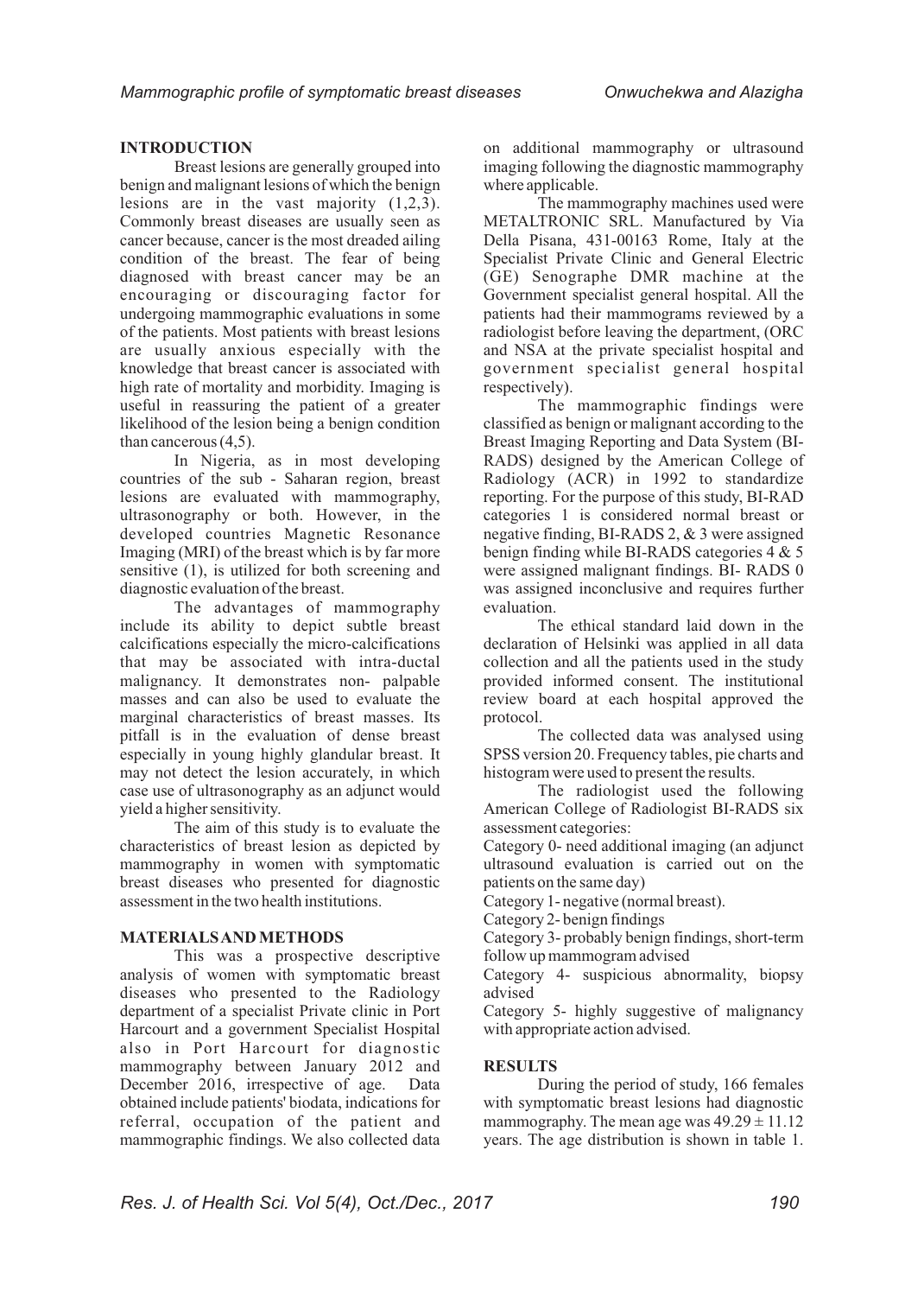The largest proportion of the study population was in the age range of 41-50 years which constituted 59 (35.54%) patients. Those above 70 years were the least frequent 2 (0.6%) patients.

The indications for the mammography are presented in Table 2. Some patients presented with multiple symptoms, which included combination of pain, lump, axillary lymph nodes and nipple discharge; but only the major complaints were listed. Sixty- five patients (39.2%) presented with breast lump, 54 (32.5%) patients had breast pain, while 15 (9.0%) patients had nipple discharge. Of those with nipple discharge, 12 (80%) were bloody while 3 (20%) were milky.

The findings at mammography are presented in Table 3. Seventy- five (45.2%) patients had no obvious lesion on mammogram, while  $91(54.8%)$  patients had lesions. Of those that had lesions, mass lesions were the commonest constituting 71 (42.8%) cases. The masses were multiple in 9 (12.7%), diffused in 4  $(5.6\%)$  and solitary in 58 (81.7%). There were 16 (22.5%) cases with irregular or spiculated margins and 55 (77.5%) case of circumscribed mass with regular margin. 2(2.8%) of the masses had dense calcification. Six (3.6%) cases had only calcifications without mass, with microcalcifications and macro-calcifications constituting 3(50%) cases each.

The final BI-RADS assessment classification is shown in Table 4. BI-RADS category 1, normal finding was the most prevalent constituting 75(45.2%) cases. This was followed by BI-RADS categories  $3 \& 4$ , which were designated probably benign and suspicious finding respectively; each constituted 30 (18.1%) cases. The least was BI-RADS category 5 which designated lesions that are highly suspicious of cancer and there were only 2(3%) cases.

#### **DISCUSSION**

Diagnostic mammography of the breast is a component of the triple breast assessment standard practices that comprised of clinical examination, imaging and histo/cytopathological sampling (6). Mammography had assumed a vital role in the management of breast diseases and cancer screening.

The indication for diagnostic mammography is variable as demonstrated in this study. The symptoms presented by the patients may or may not be associated with obvious mammographic breast lesions. These symptoms include breast pain, lump, swelling, mastitis, nipple discharge and generalized discomfort. In this study breast lump accounted for the highest indication for a mammogram and was closely followed by pain and then nipple discharge. This finding is in agreement with what had been reported previously in literatures (6,7,8). Some studies had contrary opinion as pain was the more common symptom (9), however in such studies breast discharge was also found to be the third in frequency as depicted in the index study. Many of those who presented with nipple discharge in the index study, had bloody discharge and this was similar to the finding by other researchers (10).

In this study there were some patients who did not have lesions on mammogram in spite of the fact that they had symptoms, which required evaluation with mammography. However, those with lesions on mammogram are more in number, they constituted more than 50% of the study population. This finding was not surprising as most breast lesions are likely to present with symptoms; and some of those whose clinical examination findings were not suggestive of serious lesion may not have been referred for mammogram. In similar studies in other parts of Nigeria the researchers noted that more breast lesions were found in mammography (7,11). Studies where those for screening mammogram were included (9, 12, 13), had more cases without lesion in their mammogram. In patients with abnormal mammogram, the commonest findings were mass lesions, which were seen in 42.8%. Masses with benign features were the most prevalent, and were described as well circumscribed opacities with regular or smooth margins, some of which had surrounding halo. Of these benign lesions, the most frequently diagnosed were fibroadenoma, followed by breast cysts. Most breast lesions had been reported to be benign in previous studies  $(1,2,3,14,15)$ , this is in tandem with our finding which also reported that fibroadenoma of the breast was more prevalent than other breast lesions, though some studies had postulated other breast lesions such as fibrocystic diseases to be commoner (2). The characteristics malignant breast features we encountered in this study were dense breast mass with irregular, multilobular and spiculated margins which may be poorly defined. Some were associated with microcalcifications. This finding was supported by the report by Varela et al (16) which suggested that the border and the outer areas of masses contained the most valuable information for differentiating between benign and malignant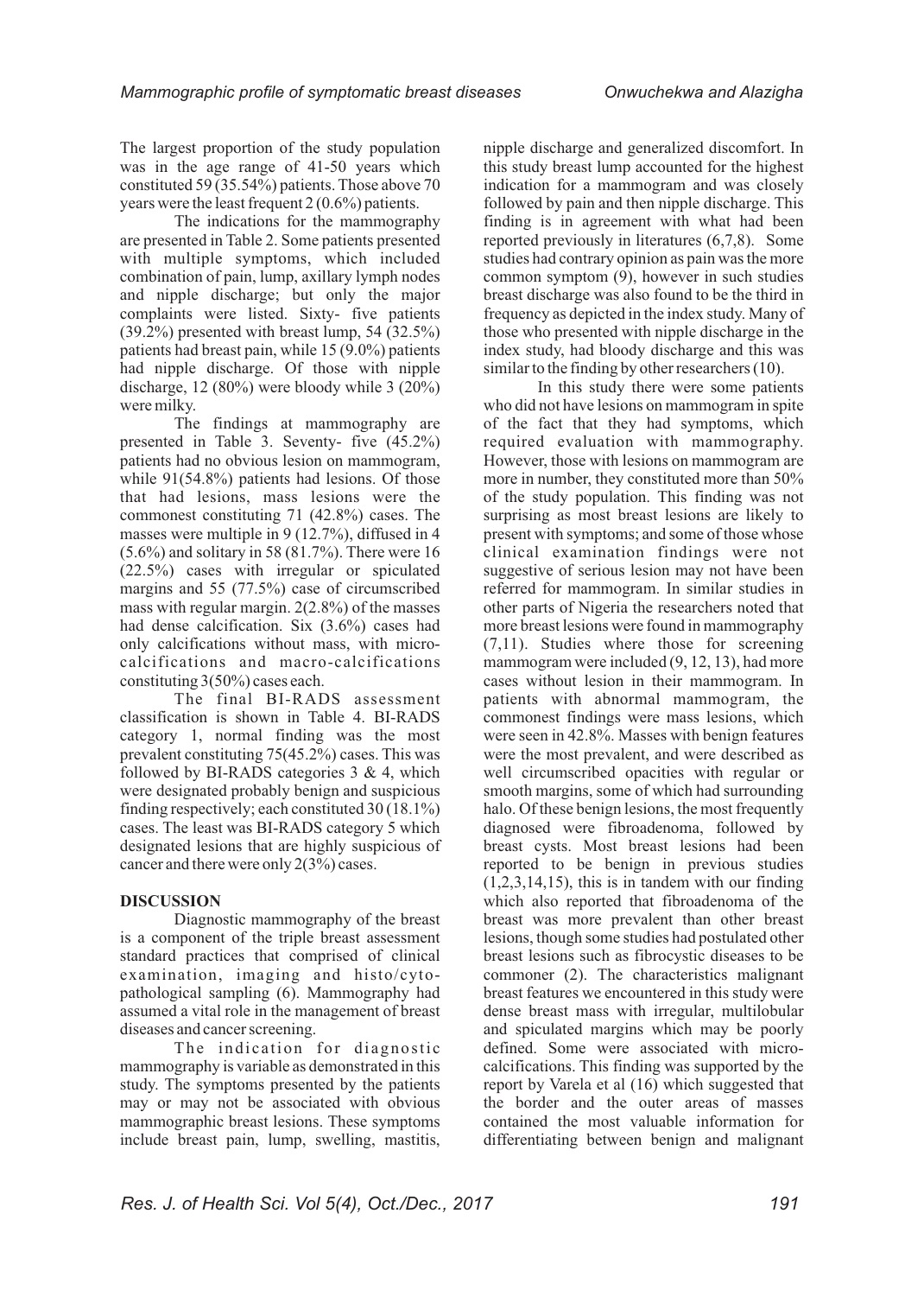masses.

BI-RADS category 1 was in higher proportion, as 45.2% of the patients had no lesion on mammogram. This was surprising as the commonest indication in this study was breast lump, in which case one would have expected a mass. However there were also many cases of breast pain which may not have required mammography but had to be investigated because of patient's anxiety, such cases may have contributed to the high rate of BI-RADS category 1 cases. For those with lesions in their mammogram, BI-RADS categories 3 and 4 were more common. This showed a slight deviation from the report in the study by Akande *et al.* (15), where BI-RADS 2 was more prevalent in patients with lesions on the mammogram. These findings in the index study and that of Akande *et al.* confirms that benign breast lesions are more common than malignant breast lesions.

**Limitations:** the major limitation in this study is our inability to follow up the patient for histological confirmation of the breast lesions as some of them were managed outside our health facilities.

## **CONCLUSIONS**

Breast diseases are common and this study had shown that most of these lesions were benign. Breast lumps and breast pains were the commonest indication for the mammograms and significant number of the patients had no demonstrable lesions on mammogram. BI-RADS classification enables reproducibility of lesion categorization and in this study BI-RADS category 3 and 4 were more common, confirming that majority of breast lesions were benign.

**Acknowledgment:** We acknowledge the staff of the radiology department of Braithwaite Memorial Specialist Hospital and Dr. Berepele R.O. for their assistance during the period of data collection.

**Conflicts of interest:** The authors declare no conflict of interest.

#### **REFERENCES**

- 1. Starvos AT, Thickman D, Rapp U, et al. Solid breast nodules: use of sonography to distinguish between benign and malignant lesion. Radiology. 1995; 196: 123-134.
- 2. Ochicha O, Edino ST, Mohammed AZ, Amin SN. Benign breast lesions in Kano, Nig J Surg Res. 2002; 24: 257-262.
- 3. Malik G, Waqar F, Buledi GQ. Sonomammography for evaluation of solid breast masses in young patients. J Ayub Med Coll Abbottabad. 2006; 18: 34-37.
- 4. Jumah KB, Obajimi MO, Darko R. Women with painful breasts without palpable masses: do they really need a mammogram? Afr J Med Med Sci. 2003; 32(4): 387-389.
- 5. Duijm LE, Guit GL, Hendricks JH, Zaat JO, Mali WP. Value of breast imaging in women with painful breasts: Observational follow up study. BMJ 1998; 317(7171): 1492-1495.
- 6. Biggs MJ, Ravichandran D. Mammography in symptomatic women attending a rapid diagnosis clinic. Aprospective study. Ann R Coll Surg Engl 2006; 88: 306-308.
- 7. Akinola RA, Akinola OI, Shittu LAJ, Balogun BO, Tayo AO. Appraisal of mammography in Nigeria women in a new teaching hospital. Sci. Res. Essays 2007; 2(8): 325-329.
- 8. Ayoade BA, Tade AO, Salami BA. Clinical features and pattern of presentation of breast diseases in surgical outpatient clinic of a suburban tertiary hospital in south- west Nigeria. Niger J Surg. 2012; 18: 13-16.
- 9. Ozoilo KN, Misauno MA, Chukwuogo O, Ozoilo JU, Ojo EO, Yakubu AA. Breast cancer screening in a resource poor setting: A preliminary report. J Med Trop. 2014; 16: 14-18.
- 10. Ebubedike UR, Umeh EC, Anyanwu SNC, Ukah CO, Ikegwuonu NC. Pattern of mammography findings among symptomatic females referred for diagnostic mammography at a tertiary center in South-East Nigeria. West African Journal of Radiology 2016; 23(1): 23-27
- 11. Eni UE, Ekwedigwe KC, Sunday- Adeoye I, Daniyan ABC, Isikhuemen ME. Audit of mammography requests in Abakaliki, South-East Nigeria. World Journal of Surgical Oncology. 2017; 15: 56. Doi 10.1186/s12957- 017-1122-1127.
- 12. Brakohiapa EK, Armah GE, Clegg-Lamptey JNA, Brakohiapa WO. Pattern of breast diseases in Accra; Review of mammography reports. Ghana Med J.2013; 47(3): 101-106.
- 13. Bello TO, Ojemakinde MO, Aremu AA, Ojemakinde KO, Agodirin SO. Screening mammography features in Nigerian women: a pilot study. Afri J Med Sci. 2012, 41
- 14. Irabor AO, Okolo CA. An audit of 149 consecutive breast biopsies in Ibadan, Nigeria. Pak J Med Sci 2008; 24: 257-262.
- 15. Akande HJ, Olafimihan BB, Oyinloye OI. A five year audit of mammography in a tertiary hospital, North Central Nigeria. Nigerian Medical Journal 2015; 56(3): 213-217.
- 16. Valera C, Timp S, Karssemeijer N. Use of border information in the classification of mammographic masses. Phys Med Biol. 2006; 51: 425-441.